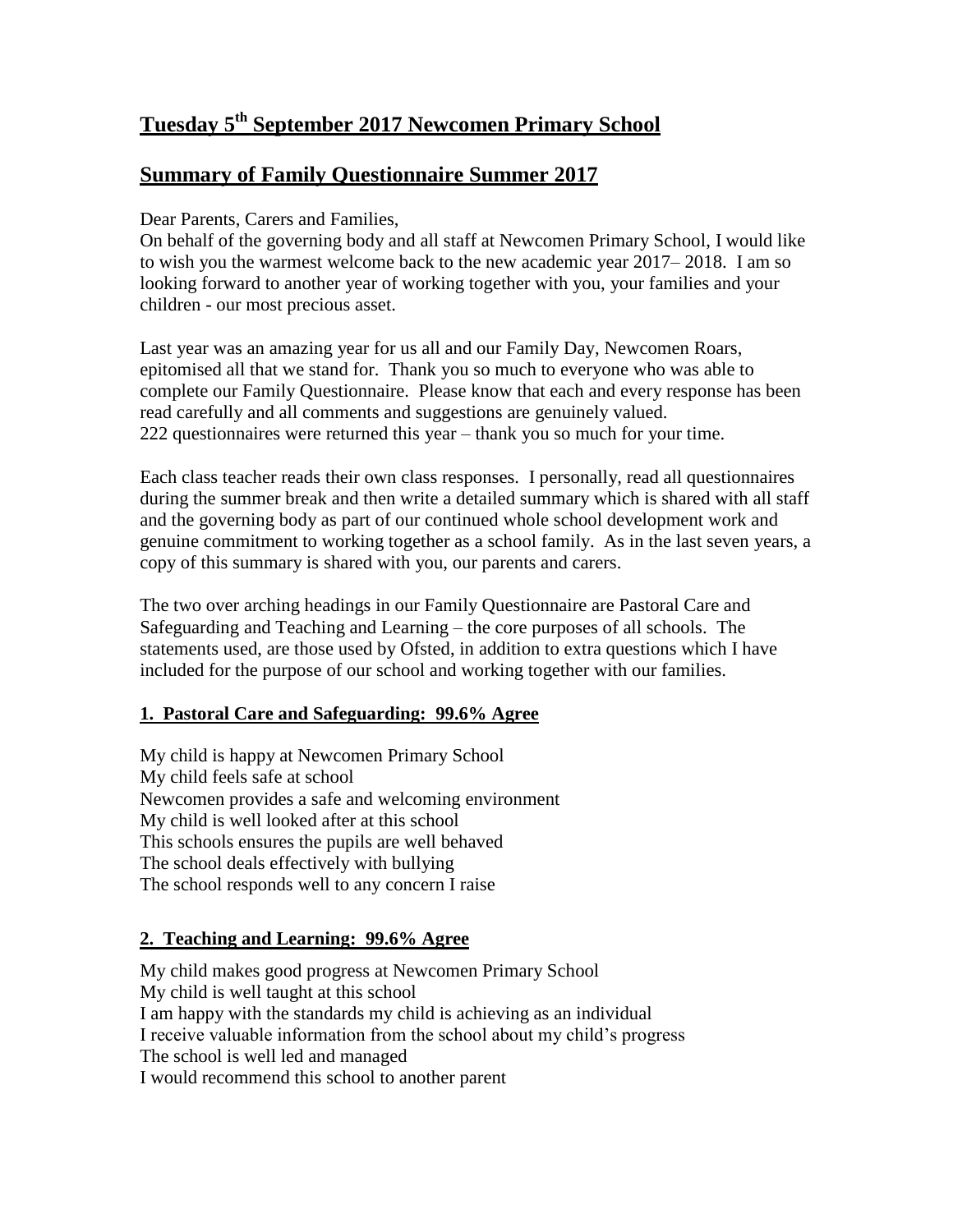#### **Summary of Child's View 2017**

#### **In the 222 questionnaires returned, 100% of pupils said they feel safe at school and articulated the following responses. (Exact wording of children used throughout.)**

#### **Do you feel safe at school? Please explain.**

'Teachers keep us safe.

We have Lock Down to keep us safe.

Miss Pusztai sends us a message over the intercom because we need to know when it is time for Lock Down or a fire evacuation.

The gates are locked and doors are only opened from the inside.

We have staff that looks after us. The staff and our head teacher keep us safe.

If we fall over, we go to Mrs Lamb.

Yes because the teachers and staff are very protective of us and keep us safe.

We have gated fences and our security is top notch.

We have sprinklers in every classroom to protect us from a fire.

Mr Roberts is always on the look out.

We have CCTV cameras and lots of security.

I know the Lock Down procedures and fire evacuation procedures; external doors can only be opened from the inside, visitors wear badges and have to sign in. We have a worries box.

We have an intercom system where Miss Pusztai can get messages to us immediately. I feel safe because the teachers care.'

#### **Everyone learns in different ways. What helps you to learn?**

'To learn in a quiet manner and have a lovely environment. Homework projects help me learn. Our lovely displays and environment. Reading helps me learn. The Word Family List, the Magic 20 and our Maths Knowledge Book. One to one AfL time with my teacher. Our High Level Vocabulary list. My wonderful teachers using different methods. Homework – because I get to spend time with my parents. Discussing grammar helps me understand. Studying novels and high level vocabulary.'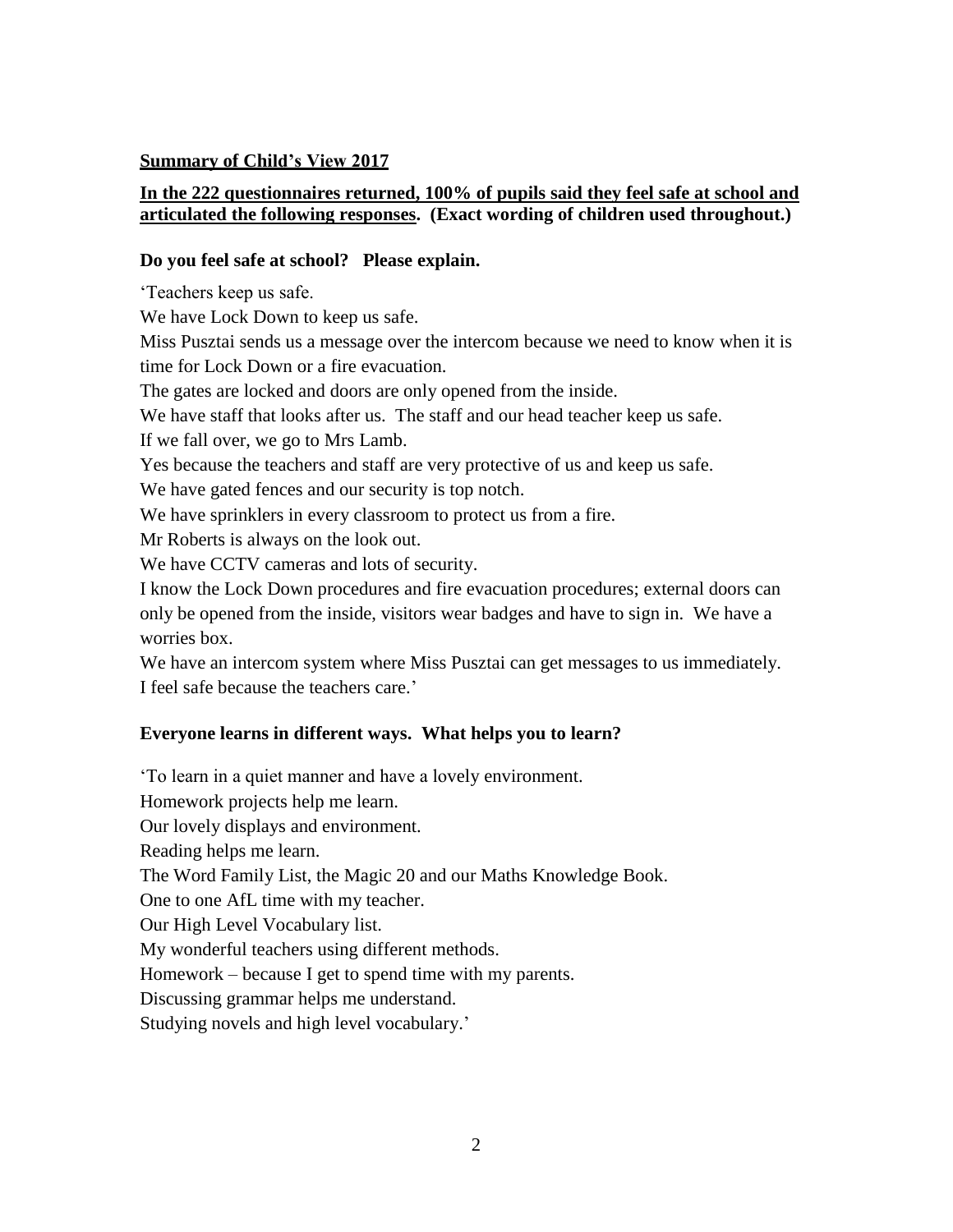## **What has been your proudest moment/achievement this year? What is the best thing about Newcomen Primary School? What has been the best part of being in your class this year? What is the best thing about our school?**

'I was proud when I got 80/80 in our Sponsored Spelling Test.

Getting 100% in spellings three times in a row.

Getting my 10 metres swimming certificate.

Learning the Word Family List (Y1 pupil!).

Being part of the Newcomen Family.

Selling our snowglobes on Family Day because we worked so hard on them.

Our variety of activities on the field including the scatter logs, the MUGA and Caterpillar Corner.

My proudest moment is the audition for Newcomen's Got Talent.

Being with the Y6s because they have always helped me out (Y5 pupil.)

Getting the highest grammar test score at the beginning of the year.

Being in a class with Y6 because it is our bonus year.

I loved Enterprise!

Our learning is relentless.

Being part of the phenomenal Newcomen Family.

Newcomen Roars was the very best thing.

Learning mental maths.

Learning what I don't know.

Receiving my 150 times Home Reading Certificate.

Every year we move up, the learning gets harder.

Learning how to draw a cube.

One World Our World because the world is everyone's work.

The teachers because they are kind.

I love being part of the magnificent Newcomen family.

All our teachers.

We always work our hardest.

Drawing a castle because I didn't think I could.

I love English because we find lots of HLV.

I am proud of getting 12/12 every week.

Team work and supporting each other.

We are truly phenomenal.

Our peaceful environment.

The teachers work as hard as they can.

Doing AfL because I learn from it.

I am proud of getting the Head Teacher Award.

Everything because we have a wide variety of activities.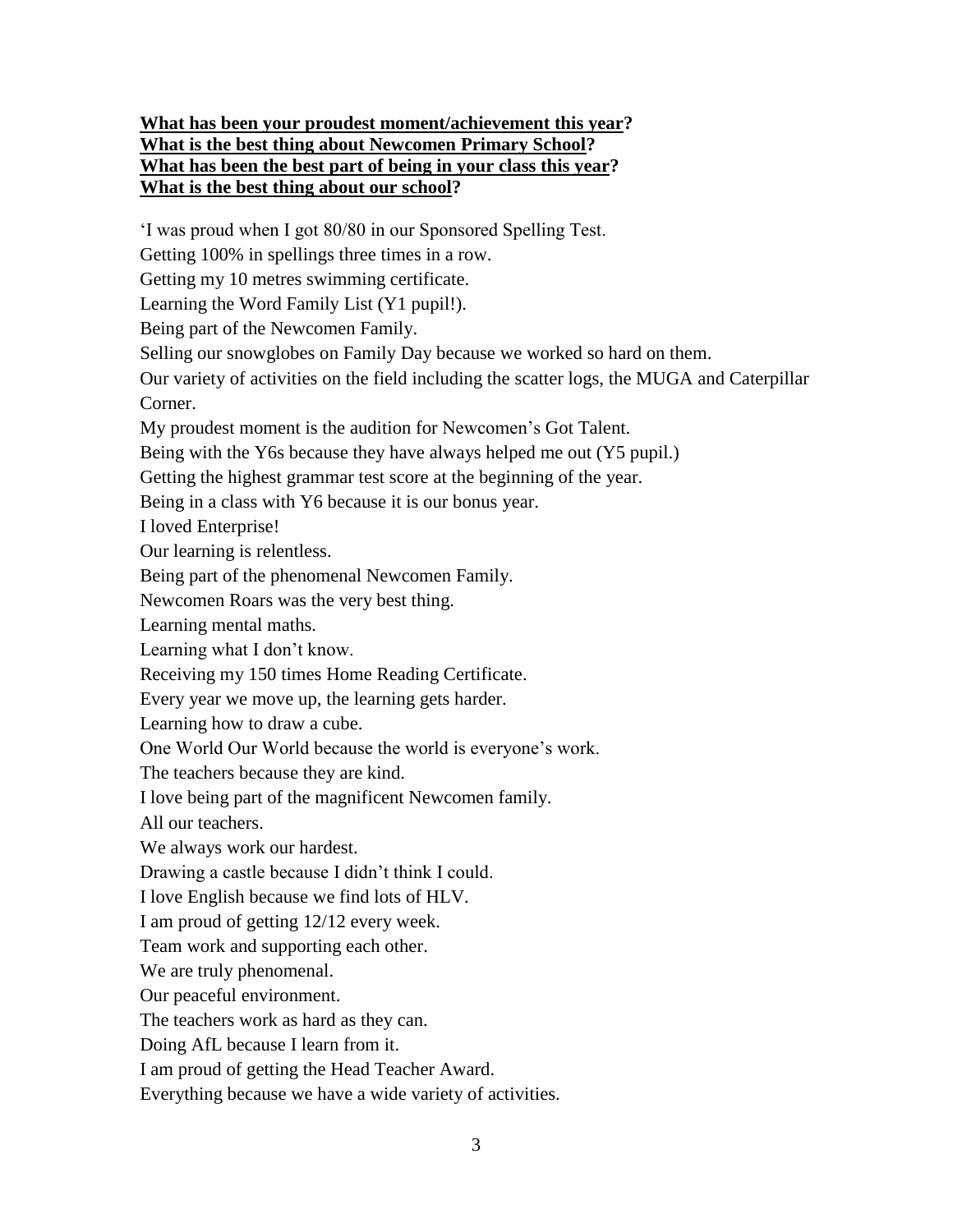The enthusiasm of the children.

All the teachers keep us safe and we have the best head teacher in the world.

The quotes on the walls.

We have Leonardo.

We have the best education in the world.

Our school is on You Tube.

I am really proud of performing in our Rights Respecting assembly.

I love the Magic 12.

We have the best teachers. We are an outstanding school.

My proudest moment was when I got into Newcomen.

The best thing is we have family days.

My proudest moment this year was the lesson of the column addition.

The hot pink walls.

Everyone tries to help me.

Christmas Fair is the best!

The best thing is that we stick together.

In September, I became part of School Council and I was very proud.

When we recorded You're the Voice, I was very proud.

We are a family.

We are outstandingly phenomenal.

The best thing, in my opinion, is our humble teachers.

You keep us safe.

Our outstanding family day because we have fun with our family and friends at school. We are listened to and our rights are met.

Our family wall in the hall because is makes me feel proud like I am part of the

Newcomen Family.

Working with Apollo Arts.

Firm friendships and achieving 100% on my spellings.

Everyone takes care of the school and everyone is treated equally.

The effort that the staff and head teacher put in.

My proudest moment was getting awarded my Reading at Home 300 times certificate.

Feeling part of a family.

Spending time with great friends because everyone in this school is FAB!

I am proud of conquering the leap of faith at Marrick Priory and overcoming my fear of heights.

Our One World Our World globe … and ice cream.

Having phenomenally outstanding staff and the Easter egg competition.

Our outstanding staff that I am grateful to have met.

Having Leonardo as our mascot.

Coming to parents' evenings and achieving full marks on my maths test.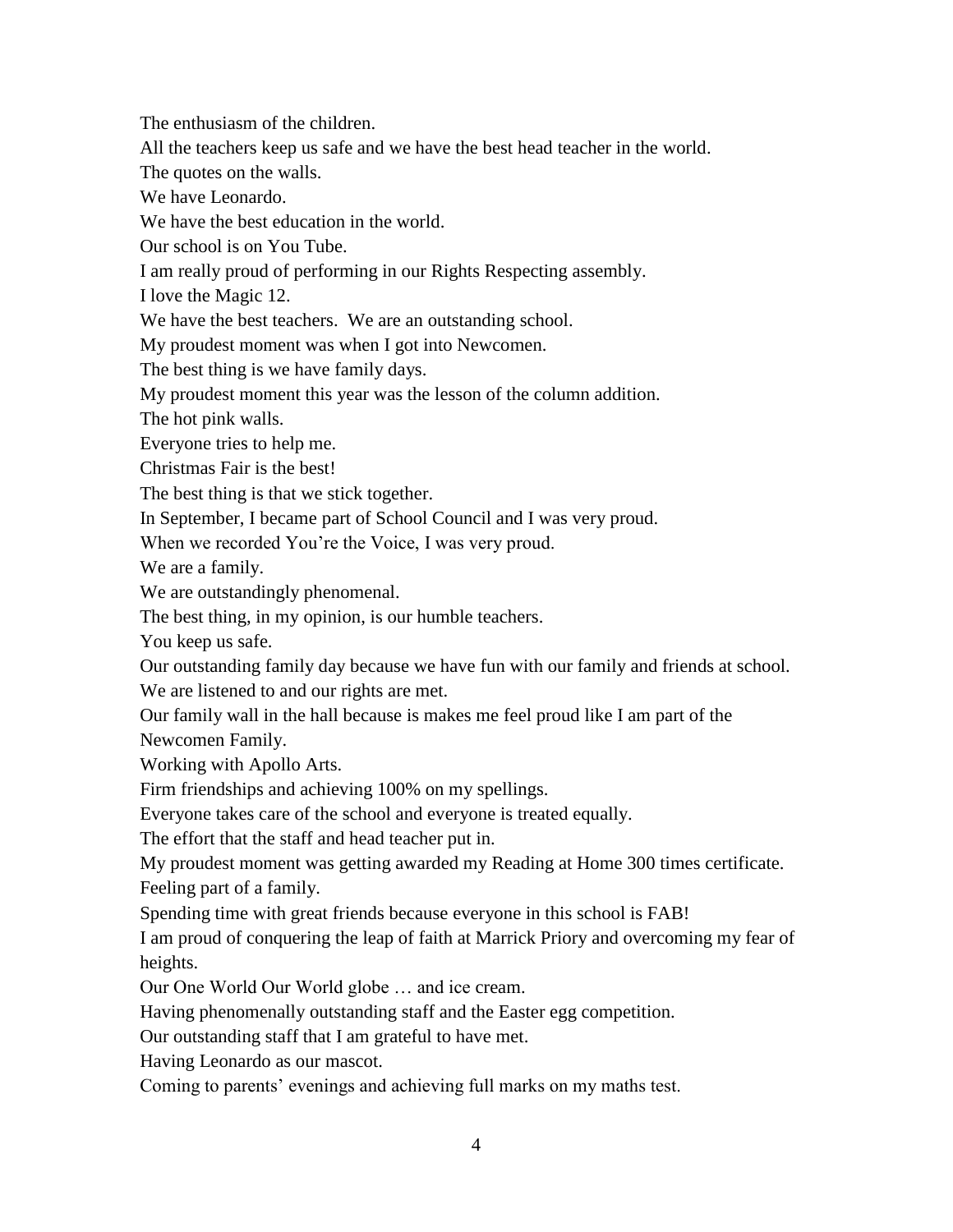The thing I like most is that the knowledgeable staff give us the quality education we deserve.

We all care for each other.

Singing in front of our families at Newcomen Roars.

My proudest moment was getting full marks on my arithmetic test and deepening my education.

The best part of this year was taking part in meaningful debates and discussing Unicef's Global Goals.

My best part was creating the meaningful advent wreath.

My most phenomenal achievement is getting the courage to submerge myself and swim.

I really like reciting the Word Family List.

I've loved every precious moment in the classroom.

One World Our World where we celebrate different religions and cultures.

Outperforming myself in all tests.

My proudest moment was succeeding.

Giving my all on Family Day.

We get pay back for all our hard work with our family days and Newcomen's Got Talent.

My proudest moment was when I was selected for the tag rugby team.

Being chosen to dance on Family Day.

The best part of the year was studying the Butterfly Lion.

I have thoroughly enjoyed the fun and laughter our class has had.

Everything.

The best aspect is that every child can reach for the stars and we never give up.

This school helps me to get an outstanding job in my adulthood to change lives.'

## **What would make our school even better?**

'I would love spelling tests twice a week to expand my knowledge.

Sunhats in the school colours.

More science experiments in our work. I love them!

Lego Club for KS1.

We could do a beach clean up.

Open the school on a Sunday.

Can we have KS1 Art Club please?

A school sleep over.

I would love a bug hotel or a hospital for bees that are poorly.

I want a picture of the stars and the universe.

A wishing well.

I would like a vegetable patch.

Although the food is good, it could be better; add sweet potatoes.

Bird watching club and bird feeders in the trees.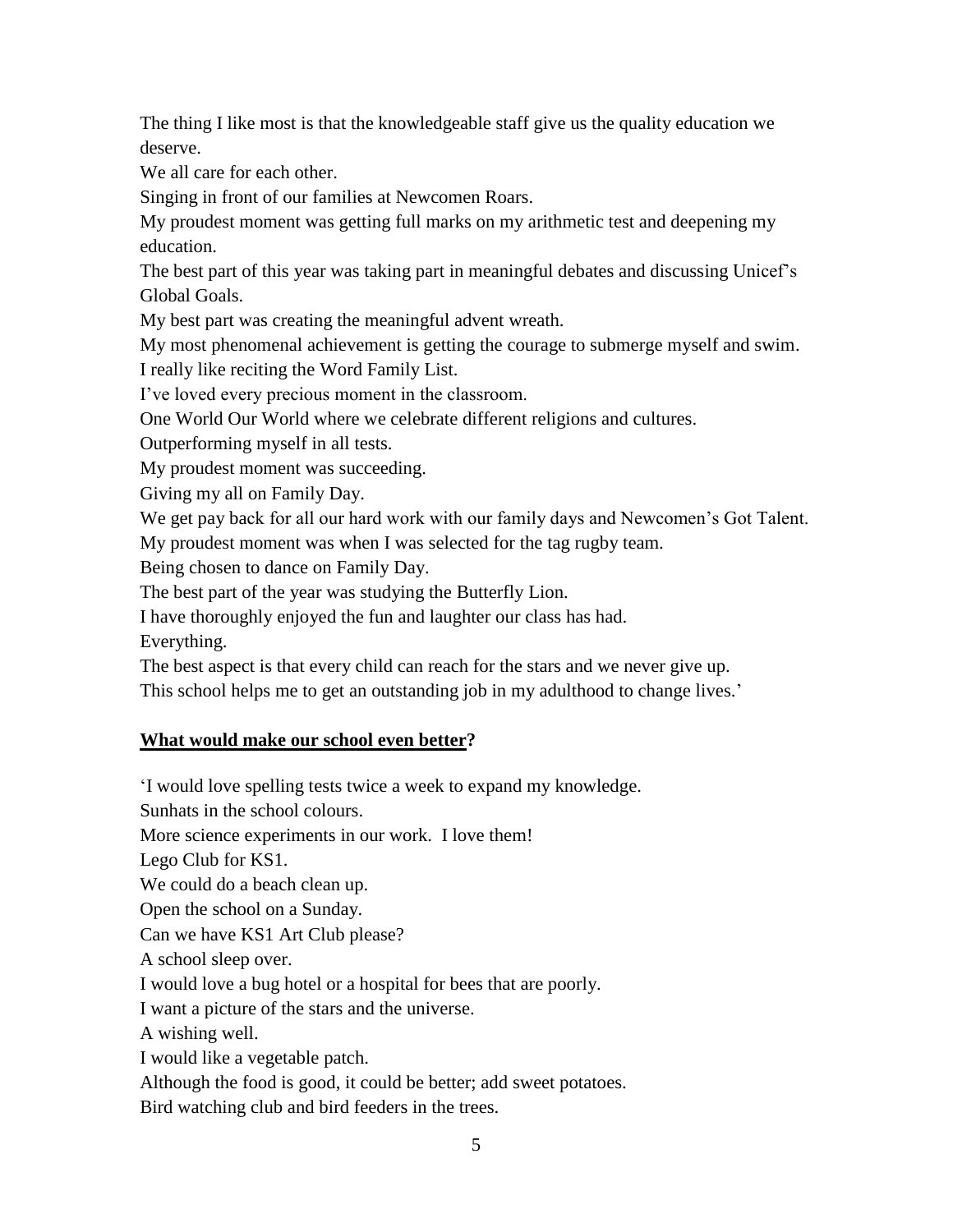In my opinion, I think everything is perfect. Nothing could make our school even better because we are outstanding. Nothing because our school is perfect how it is. A sauna so Mr Jones can relax after a long day (only joking!) Have less playtime. Have a tuck shop with healthy snacks. An extra ten minutes of school each day. Please can we have a hamster? Make our school bigger for more children. More benches and maybe a trampoline. More school trips to learn about habitats. A friend for Leonardo! Our school is always amazing.'

#### **Summary of Parent/Carer View**

#### **What you think we do really well. (Exact wording of parents and carers)**

'You motivate and inspire children.

The children are encouraged to express themselves in many ways.

Newcomen is clearly a school with a fun learning environment and the passion of the teachers is very evident.

Excellent school, committed staff with strong leadership from Miss Pusztai.

Real effort in involving families with school activities.

I think the school is outstanding. The teachers have very close relationships with the children. This is important to the children.

Fantastic leadership with amazing teaching staff in which we have full confidence.

Breakfast Club is so reliable for working parents.

I am so happy I chose Newcomen for my daughter.

Pastoral care and teaching are fantastic.

LOVE LOVE LOVE Newcomen Roars!

Everything!

You work together as a school to provide the best for the children.

Every aspect of learning is met with dedication. Thanks to YOU all.

Great school. Outstanding staff. I always feel involved with my child's education.

You give lots of notice of dates and events to enable parents to get time off work.

Newcomen Roars was fantastic. Well done to all staff and pupils.

I think everything you do is really excellent. That is why I think Newcomen is the most outstanding school and the best school in Redcar.

Fantastic culture within the school. Perfect for learning.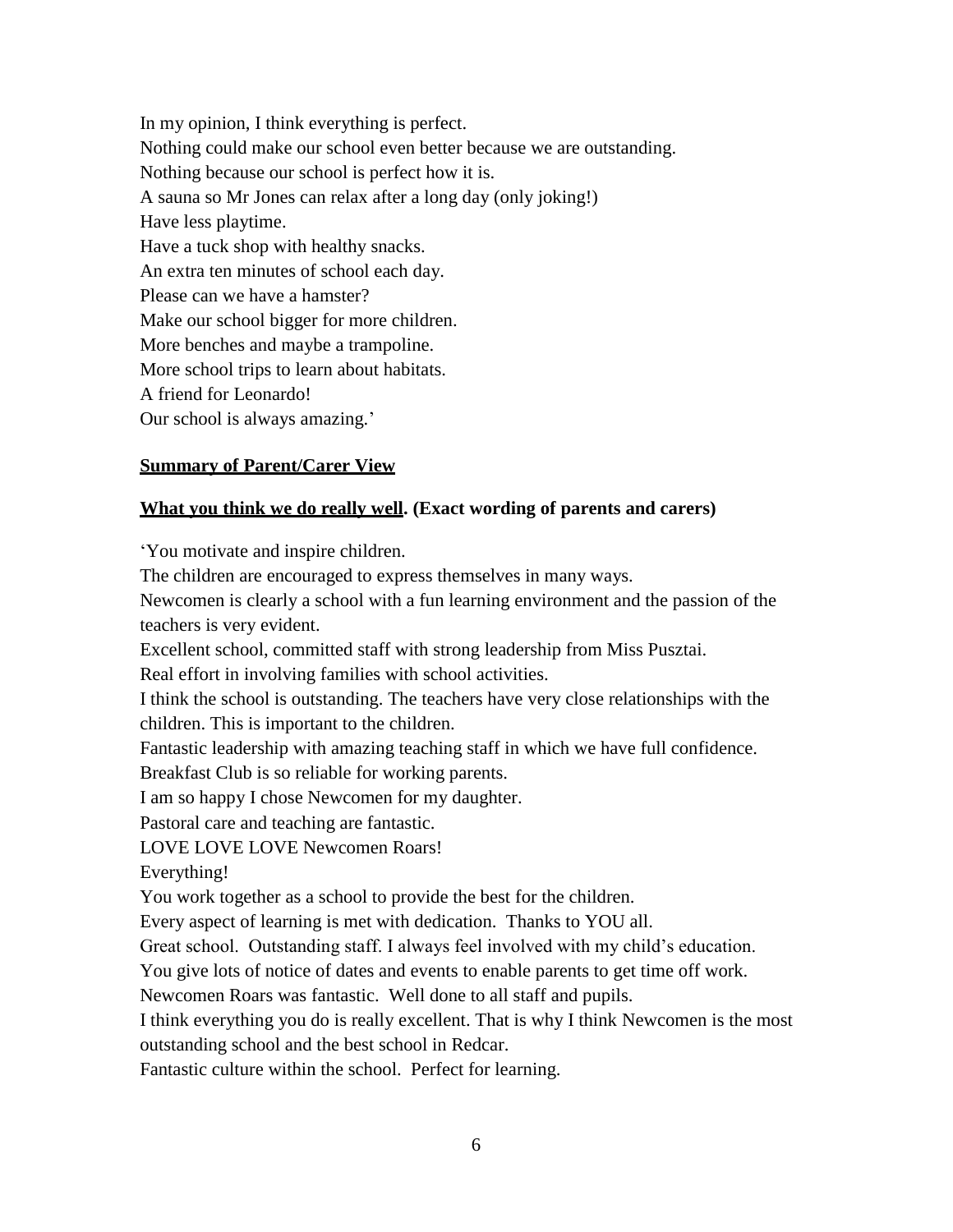Excellent opportunities for young children to go on a residential and spend time away from home which is great for personal development.

I have happy, well-educated, content children. They are encouraged to work to the best of their ability in a way that makes them enjoy school. Happy children = happy parent! I appreciate the appreciation shown for my child's hard work.

Everything you do is amazing and my daughter loves the school so much.

The teachers are amazing. They help the children to thrive whilst giving help and support.

I love the family values which are an important part of school.

Since my child has become a pupil at Newcomen, her behaviour and attitude have changed completely. Thank you

Making every child feel loved and welcome.

I think you excel at teaching the children right from wrong.

Everything is done really well at Newcomen. Keep up the excellent work. Thank you. My daughter really enjoys school and I am confident she is getting an excellent education.

I think Newcomen is a brilliant school, very family orientated, which is fab. Breakfast Club is excellent.

Excellent environment for learning with friendly attentive staff.

You work hard as a team and you appreciate and reward the hard work of the children.

The safety of all pupils makes it a happy environment.

Communication is really good. Family day was incredible.

You teach the children to their highest potential and encourage them to always push themselves that little bit extra.

The school overall is a fantastic school and my son loves coming to school.

Home/school communication is excellent.

Aspirations are high (but achievable).

Absolutely fabulous school that puts its pupils at the centre of everything.

Focuses on encouraging the children to succeed and 'want' to succeed and achieve their best potential.

Both my daughters grew with confidence when they came to Newcomen. I am forever grateful.

Newcomen always goes the extra mile to help in any way they can.

Love the new system for dinner money and trips – so much easier.

Thank you to all staff and pupils for an amazing family day.

The teaching standards in the school are above and beyond what I could have ever expected.

Fantastic atmosphere and a wonderful learning environment for the children to learn, make friends and have the perfect start to their education.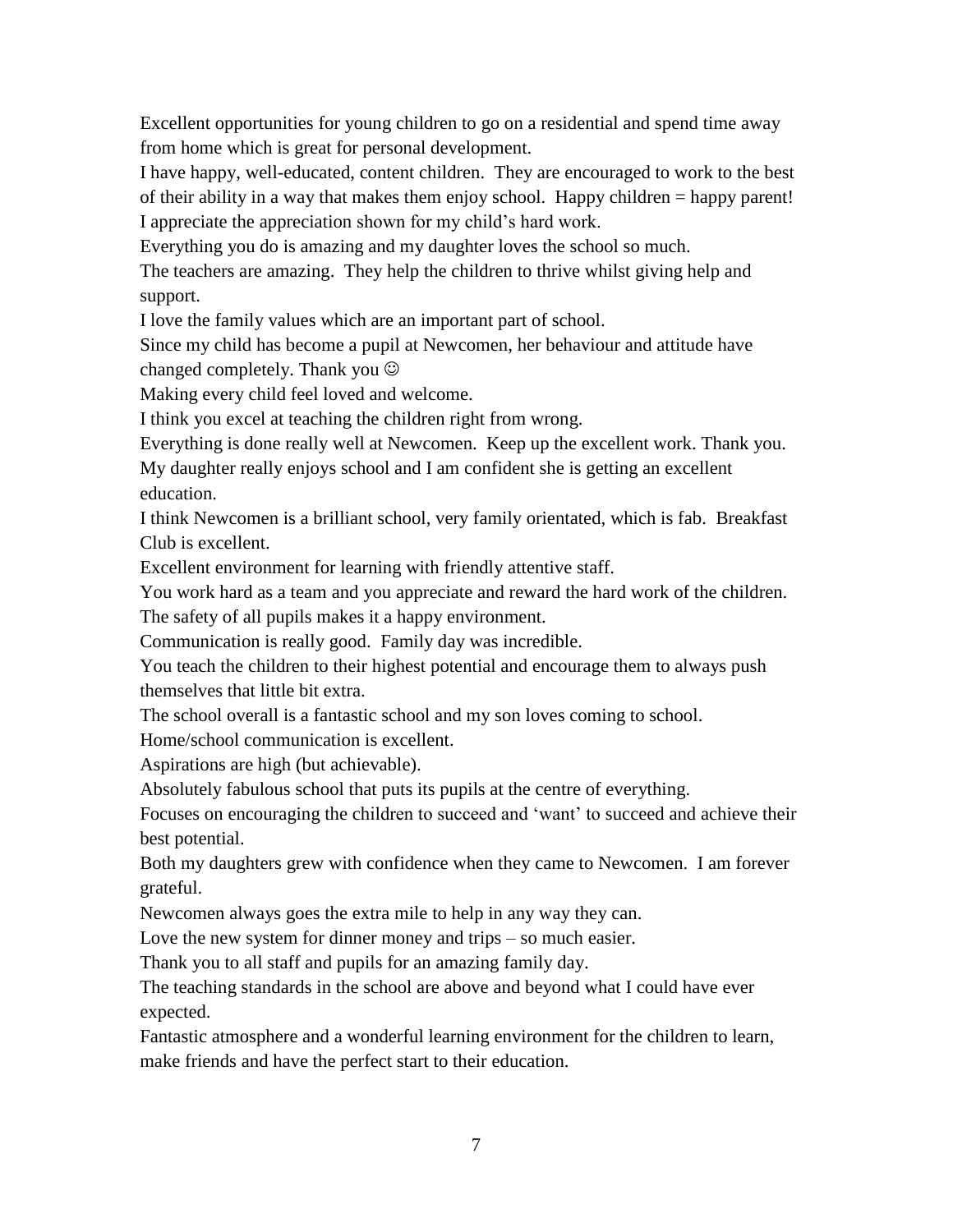The children love the trips you organise. Some children might not get to experience what they do if it wasn't for these trips and activities.

Self-funding. I love that everything goes back into the school to ensure the pupils have great treats such a family days and the Christmas panto. Thank you.

Thank you for keeping my child on track – very grateful for all the hard work.

Treating each child as an individual rather than a number.

Everything  $\odot$ 

I love the way the school is so family orientated – it is fantastic to be able to be so involved with school life.

Everything! Staff are a credit to the school. This was really apparent at Family Day. It's great that the children see the staff as 'real people'.

I feel my child has made outstanding progress in both her education and confidence. I think the children are very respectful.

The school is constantly looking at how they can improve and year after year they do. I am proud to say my daughter attends Newcomen Primary School.

I believe the school is excellent. The teachers are welcoming and you can see they love their job. The school is all for the children. I highly recommend the school.

Family Day was excellent, open day was great to see the children's work and the Rock and Roll ball was lovely.

The teachers are lovely and every child is looked after.

My daughter feels honoured to be part of the Newcomen Family and has a sense of belonging.

The children are well taught in a safe, friendly and loving environment.

My child feels like they are part of a family in school and it's like home from home. I think the teaching at this school is outstanding.

Newcomen gives the children fun and excitement in learning. My child loves this school. I like the way the staff work alongside parents and not against them.

After my child has been to three different schools, I have to say Newcomen has gone beyond all expectations. The staff really do love and care for the children and put their all into making sure children are achieving their best – outstanding school.

We are very proud to be part of the Newcomen family. The school has a fantastic culture and I believe is very well led by the senior team and governing body. During my time as a parent with children at this school, the improvement has been incredible to witness.

The teachers go the extra mile to help and support each child.

The children are the school's number 1 priority.

I love the school for its level of care and attention to each individual. You keep us in the loop with everything we need to know.

Twitter is fab.

You always encourage children to believe in themselves.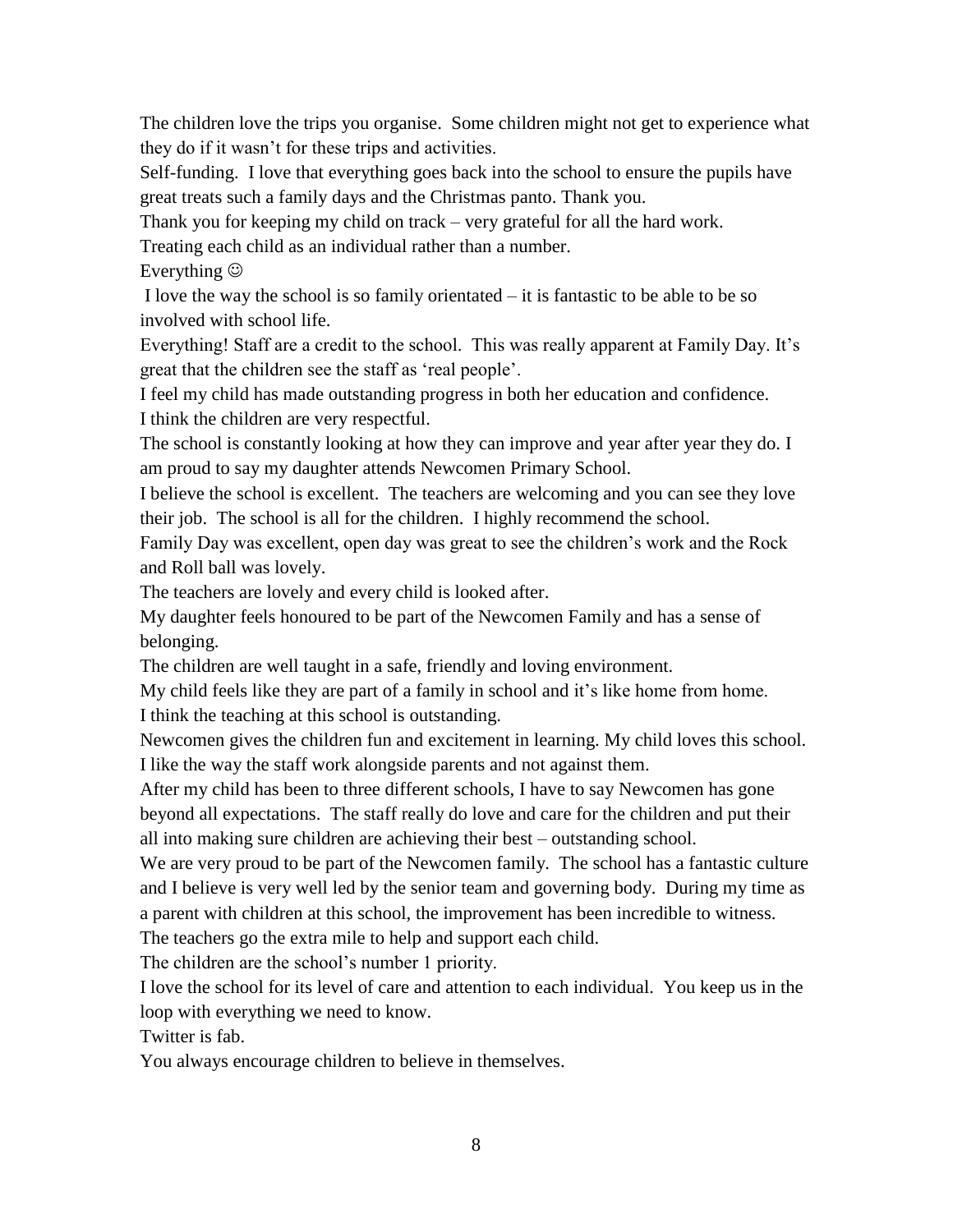The staff go above and beyond for my child. Everything that can be done is done. I can't thank the school enough.

The school makes everyone feel welcome. The children always seem happy. You can see that the children are the most important priority of the school.

Communication is excellent – weekly news brief and notices around school.

The visibility of the head teacher at events is very good such as the Rock and Roll Ball – Miss Pusztai was there to greet us.

The teachers are always smiling – they are stars :)

The children's behaviour whilst at school is amazing.

The children's positive attitude towards school: Believe Achieve Succeed,

Warm and encouraging environment. The emphasis on believing in yourself and family

is fantastic. The family day was a privilege to be part of. Such a great school.

You promote great community spirit.

Leadership and staff and children are the key priority.

The school is always organising very special fun events.

Everything! Pupils receive excellent teaching. The school also creates an environment of respect and nurtures children to become caring, responsible members of the community. You care for our children.

Newcomen supports and nurtures the whole child in every respect.

I love how my son's books are marked.

I love how diverse the school is. I could go on and on …

Teachers work really hard with each child and my child always feel safe and secure.

There is a passion and care from the staff and it is clear that the children are at the forefront of all aspects of school life.

Newcomen is fantastic at involving families in school life and communication about events/issues is great.

The school is great at teaching the children about being good citizens and being responsible for their surroundings.

Your kindness, patience and understanding.

Love the Twitter feed. Teaching standards are fantastic.

Trips in Early Years are lovely and I have thoroughly enjoyed attending every one.

Early Years Tea Dance and Rock and Roll ball were fantastic and very special times making memories with our children.

Book Club was a favourite with both children. Well done Mrs Whitehead.

My children love coming to this school.

My child's early year experience has been brilliant and I would not change a single thing. The school has a lovely warm family feel and the inclusion of parents in all aspects of school life is fantastic.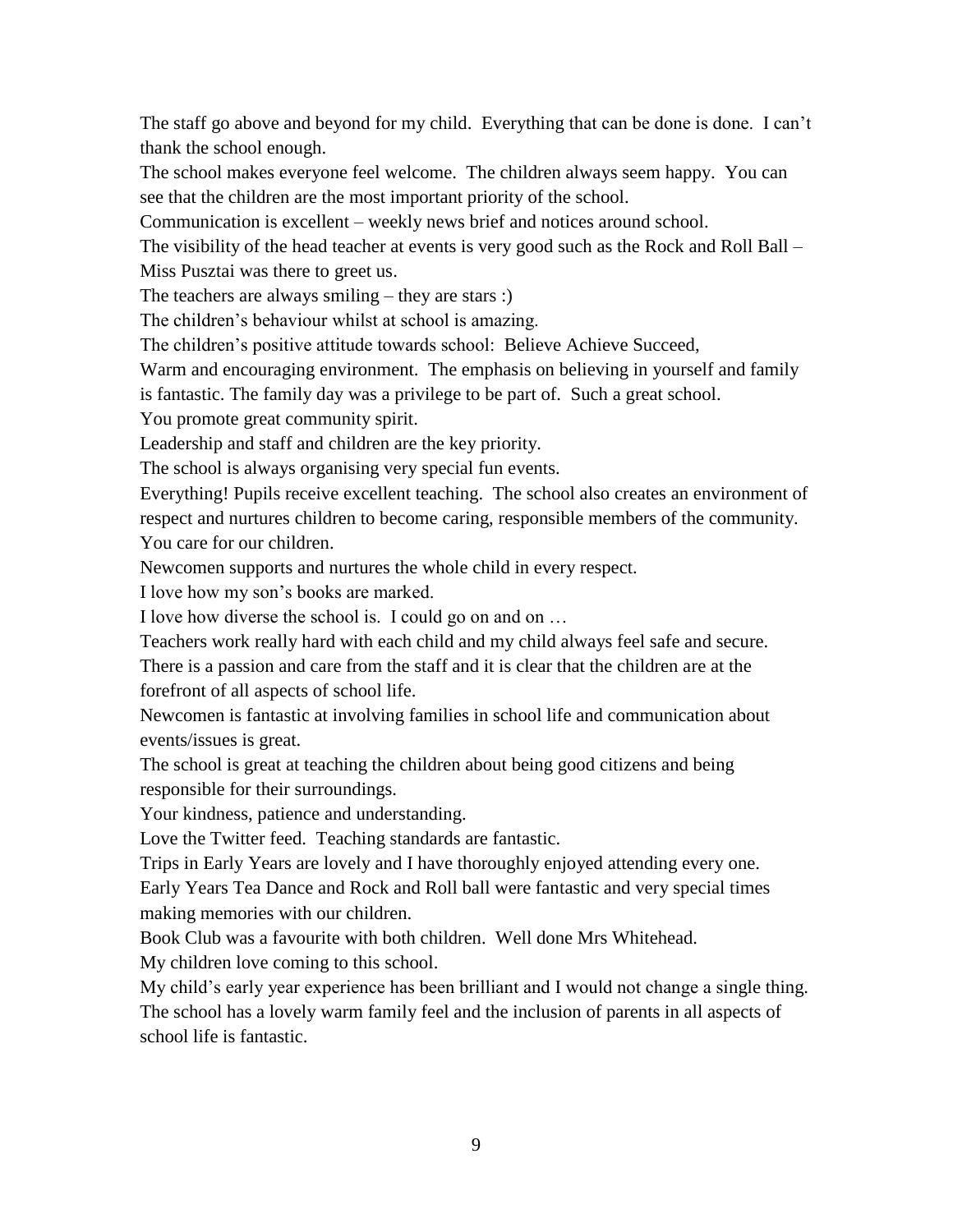Everything you do is for the benefit of the children. The teachers are all outstanding and communication between teachers and parents is fantastic. All my children love coming to Newcomen and have the best education possible.

Amazing school with equally amazing teachers.

I am pleased with every aspect of the school, not just in academic subjects but also in values that will help my child in life – being a good valuable member of society with decent values and beliefs.

We enjoy the homework projects that are set and the trips. It makes the children excited to learn.

Newcomen is very well led. Thanks to Miss Pusztai and the wonderful teachers in this school.

I was blown away with the confidence of children at Newcomen Roars. The school gives each child confidence through praise and love. Thank you for caring for my most precious asset as if she was yours. I hope you know how grateful we are.

Fantastic morals and standards which equal those taught at home. Fantastic management striving to be the best and get the very best out of each and every child. Great communication between both school, children and parents instilling brilliant values and morals.'

## **What you think we could do to make our school even better:**

'I am a very happy parent knowing my child is receiving the best start. Hopefully the core values he has received at Newcomen will help at secondary school. Nothing. It's perfect.

All the children are very lucky to attend Newcomen. All the staff should be very proud of themselves for what they are achieving. Well done and thank you for making the school what it is.

Have a year group sports day – not KS1 and KS2.

Nothing. The school is fabulous as it is.

Enforce bans to people who park on double yellow lines and chevrons.

Ask for permission for Avon Road to be one way.

Have a Homework Club.

Crossing guard at the main entrance.

Nothing. The school is outstanding as it is. No changes needed.

To be honest, I can't. It is amazing as it is.

Sometimes the cars everywhere can be a bit of a scary issue.

An extra open afternoon to see the children's work and learning environment.

Keep it up Newcomen!

Put the food menu on the APP.

I honestly don't know how you could make the school better.

Dress up on World Book Day.